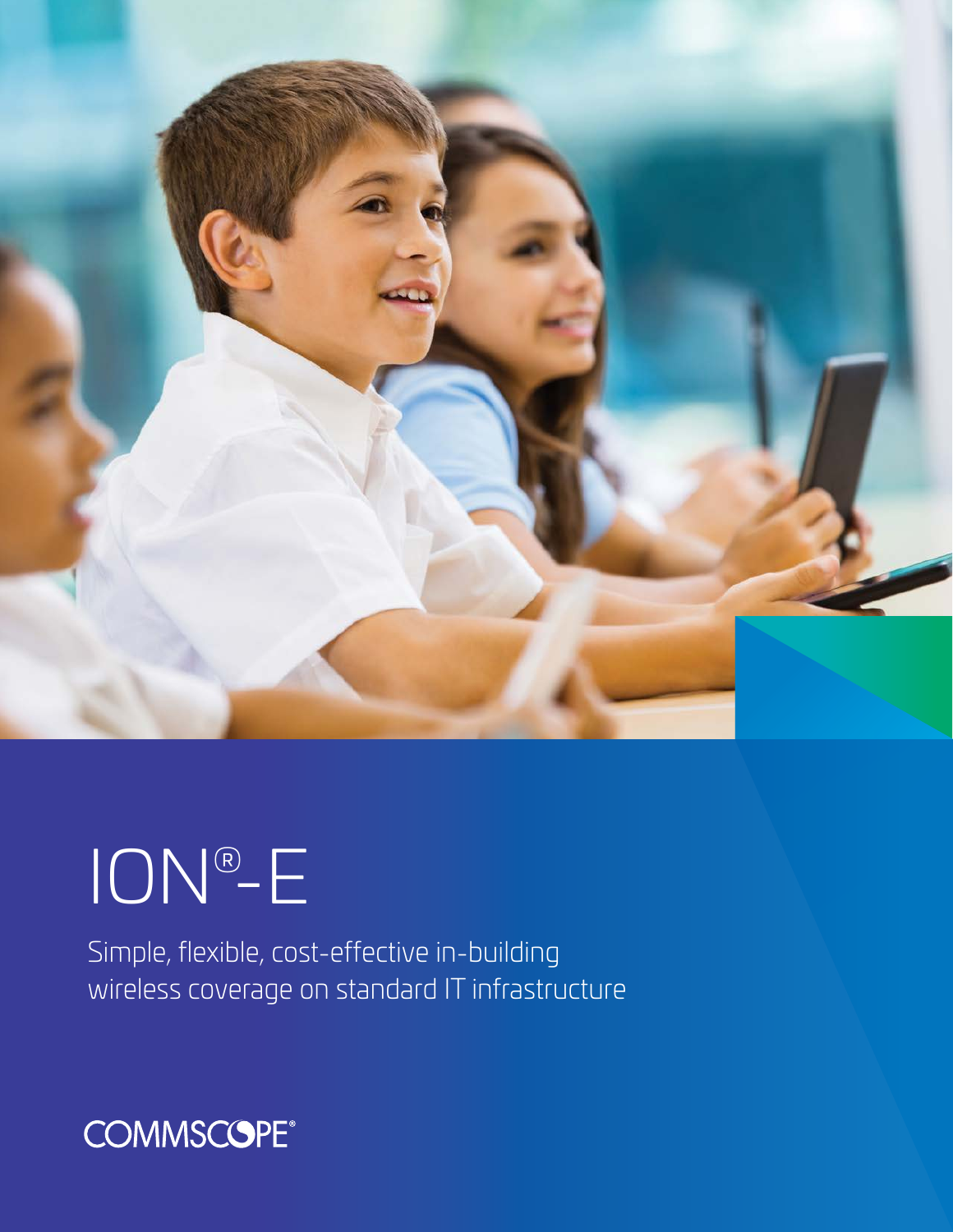## ION® -E: Indoor wireless coverage made practical

Today, most cellular connections occur indoors, where macro network signals struggle to penetrate. Yet only a tiny fraction of commercial spaces offer a dedicated in-building wireless solution to support those connections. The upcoming evolution to [5G,](http://www.commscope.com/5g/) just a few short years away, will raise the stakes even higher.

For many years, [distributed antenna systems \(DAS\)](http://www.commscope.com/Solutions/Distributed-antenna-systems-(DAS)/) have filled a critical role in providing coverage to indoor and mixed indooroutdoor locations. However, they have also traditionally come with complexity and cost thresholds that have limited DAS to large venues like stadiums, airports and the like. On the enterprise level, DAS has remained out of practical reach for many—until now.

### True indoor wireless coverage without the RF infrastructure

[ION-E](http://www.commscope.com/Solutions/Enterprise-DAS/) is designed from the ground up for cost-effective enterprise deployment. Built to make DAS a viable option for all kinds of enterprise environments, it takes the flexibility of traditional DAS to the next level with:

- · Support for the widest possible range of mobile operator services and flexibility to adopt new ones, through frequencyagnostic universal access point (UAP) design
- · A simplified solution design and implementation through all-digital fronthaul infrastructure
- · Easy setup and ongoing operations through automated hardware detection and drag-and-drop traffic routing
- · Reduced material and installation costs through use of Category 6A ( or fiber optic cable, rather than coaxial cable
- · The ability to share cabling infrastructure with other IP applications such as Wi-Fi and security cameras

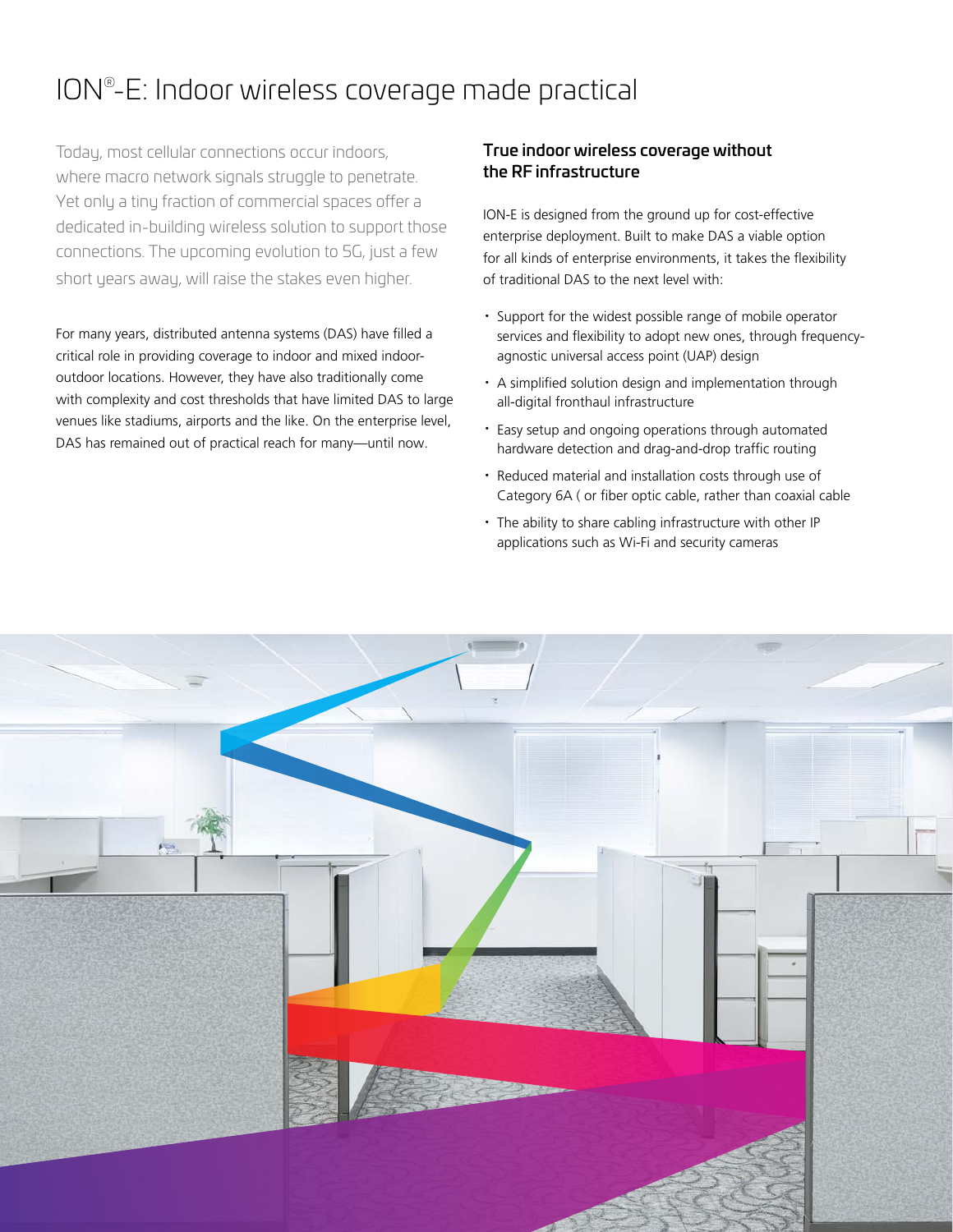## Multiple operators, frequencies and technologies

ION®-E supports multiple technologies and networks, including 4G/LTE and legacy 3G and 2G networks, connecting to the macro network through an operator-approved radio frequency (RF) source. ION-E's UAP supports frequencies from 380 MHz to 2.7 GHz to cover virtually every possible operator service band. Frequencies are software-defined; they can be changed in the field without changing the hardware.

CommScope also offers a complete line of high-performance structured Cat6A and fiber cabling solutions—for simplified deployment.

ION-E can be integrated into a single operator's network or multiple networks, as needed. It is also capable of supporting new frequencies, greatly extending its useful life.





### ION-E Success Story

#### Memorial Medical Center, Springfield, IL, USA

To bring reliable cellular coverage to employees, visitors and patients, Memorial Medical Center chose ION-E as its indoor wireless solution to provide service in their administration building.

The hospital worked through RF Connect to design, install, commission and integrate the system. Anixter handled product selection and delivery logistics. Together, they were able to quickly deploy, commission and optimize the ION-E network. The multi-operator, multi-technology, future-ready solution supports all major network operators, and the physical installation was achieved with minimal disruption—critical in the sensitive healthcare environment.

"The ION-E system proved to be everything it was promoted as …. We see this solution as a true game-changer in the distributed antenna system industry."

*- Jeff Hipchen, executive vice president, RF Connect.*

Operators AND enterprises benefit with ION-E

Wireless operators now have a flexible, cost-effective way to extend in-building wireless deployments that help improve subscriber loyalty and boost revenue. Enterprise owners can offer powerful



indoor wireless coverage without adding a second physical network, increasing employee productivity, customer satisfaction and tenant value.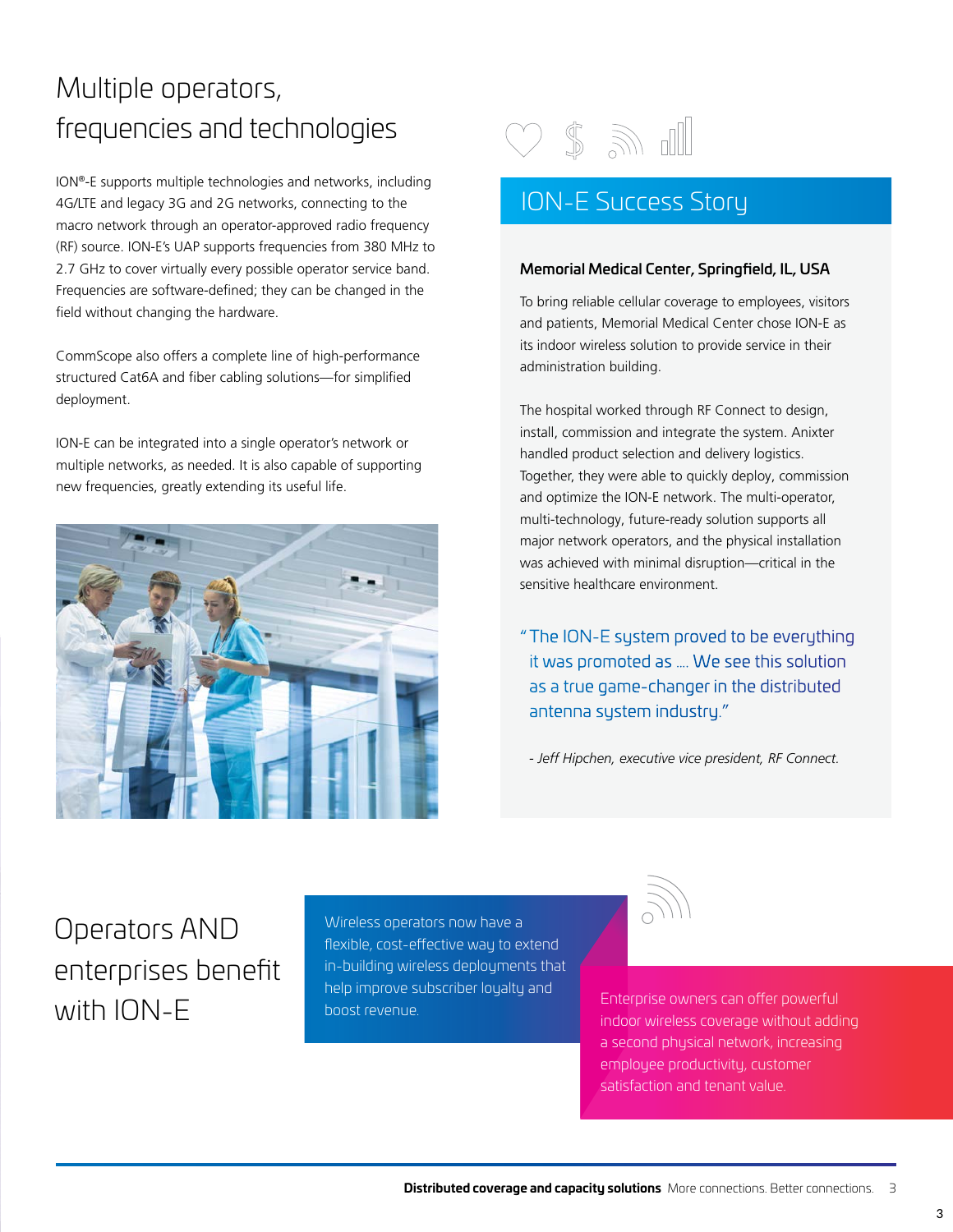

### Total coverage, Total flexibility

ION®-E allows the connection of other IP devices such as Wi-Fi access points or IP cameras—directly to the UAPs. This removes the need for installation of a second cable run, saving potentially hundreds of cable runs throughout a large building. ION-E also supports power over category cabling.

### ION-E supports public safety

First responders like firefighters, police and paramedics use specific public safety frequencies. When they answer a call, they count on support for those frequencies in every area of the building. In many jurisdictions, this support is required by law or as a prerequisite to obtaining occupancy or building permits.

ION-E offers a special universal access point (UAP), called UAP-X, that supports public safety frequencies including 700, 800 and 400 MHz, through connectionto external antennas that support an extensive range of public safety frequencies.

CommScope also offers guidance on the proper installation and configuration needed to meet public safety requirements.

### ION-E Success Story

### Princeton University, Princeton, NJ, USA

Princeton University's Lewis Center for the Arts, a new, three-building complex, needed a wireless network solution to serve 139,000 square feet of classrooms, offices, and performance spaces, as well as the courtyards and common areas. The system had to support both ordinary cellular and public safety use.

Princeton's partners, TESSCO Technologies and DAS integrator Longent, LLC, designed and installed the ION-E solution. ION-E allowed Princeton to leverage standard Cat6A infrastructure, greatly simplifying and cost-reducing the project.

- "ION-E is designed for projects exactly like this, where fiber and ethernet cabling and their familiarity within IT organizations make it easier for deployment and future requirements,"
- *Matt Melester, senior vice president and general manager, CommScope*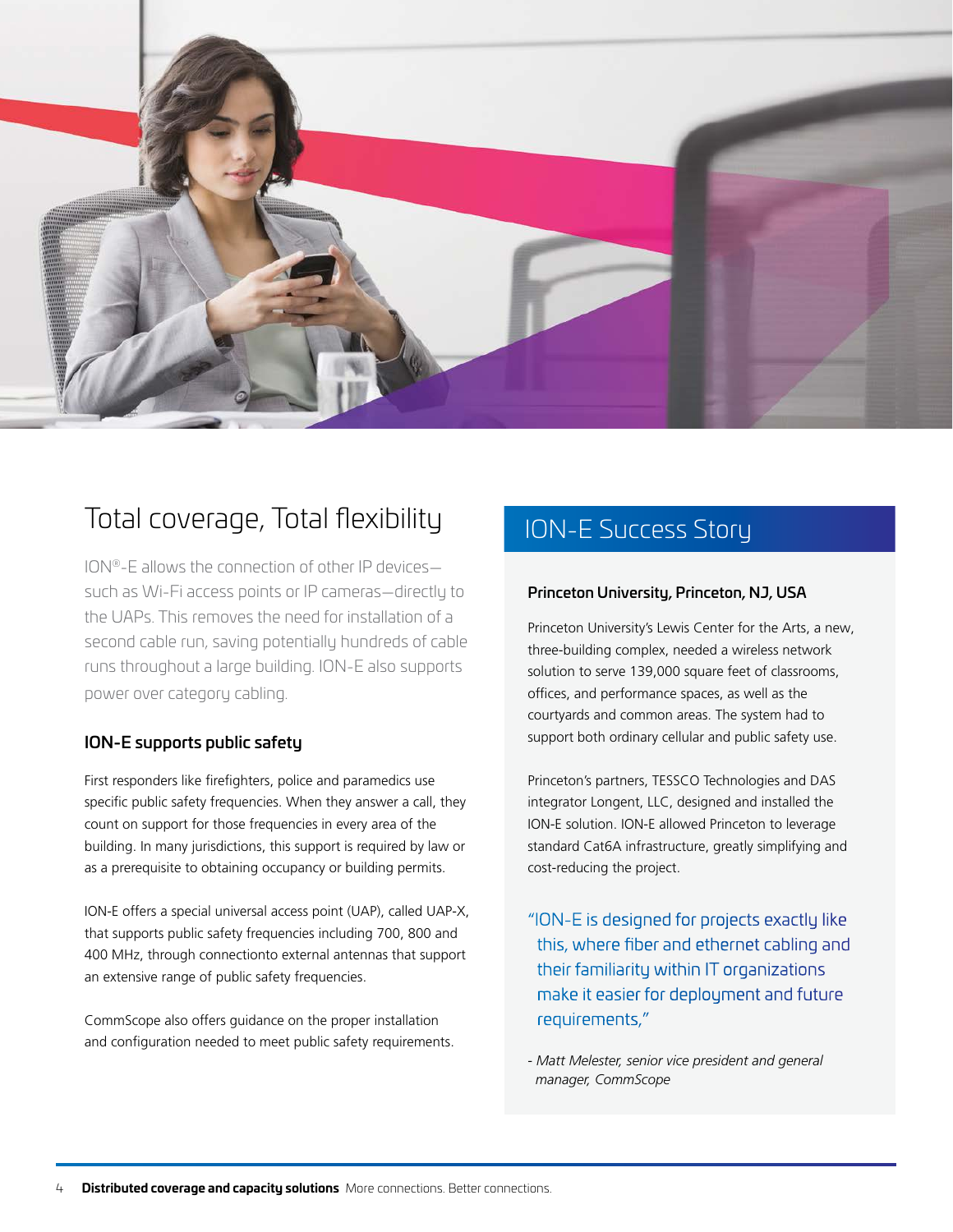# ION® -E Easy to optimize and operate

ION-E is designed from the ground up to overcome the cost and complexity traditionally associated with DAS deployments, and that goes beyond simply using IT structured cabling. ION-E also makes is easy to get your indoor coverage up and running, quickly and affordably.

- · ION-E design follows well-established Wi-Fi rules that are already familiar to most in-house IT support staff and system integrators.
- · The intuitive, browser-based management platform delivers a simple visual representation of the network, streamlining the commissioning process.
- · The modular design makes it easy to handle network changes, additions and upgrades.
- · Intelligent service level alarms provide precise location information to expedite IT response.





### A seamless combination of hardware and software

ION-E's power and simplicity is rooted in its powerful union of hardware and software that automates much of the process.

- · Once installed, the ION-E headend automatically detects input signals for assignment to individual UAPs.
- · While operating, ION-E dynamically adjusts signal transport levels to optimize signal output power.
- · New transport cards are automatically detected and integrated within the simple drag-and-drop management interface.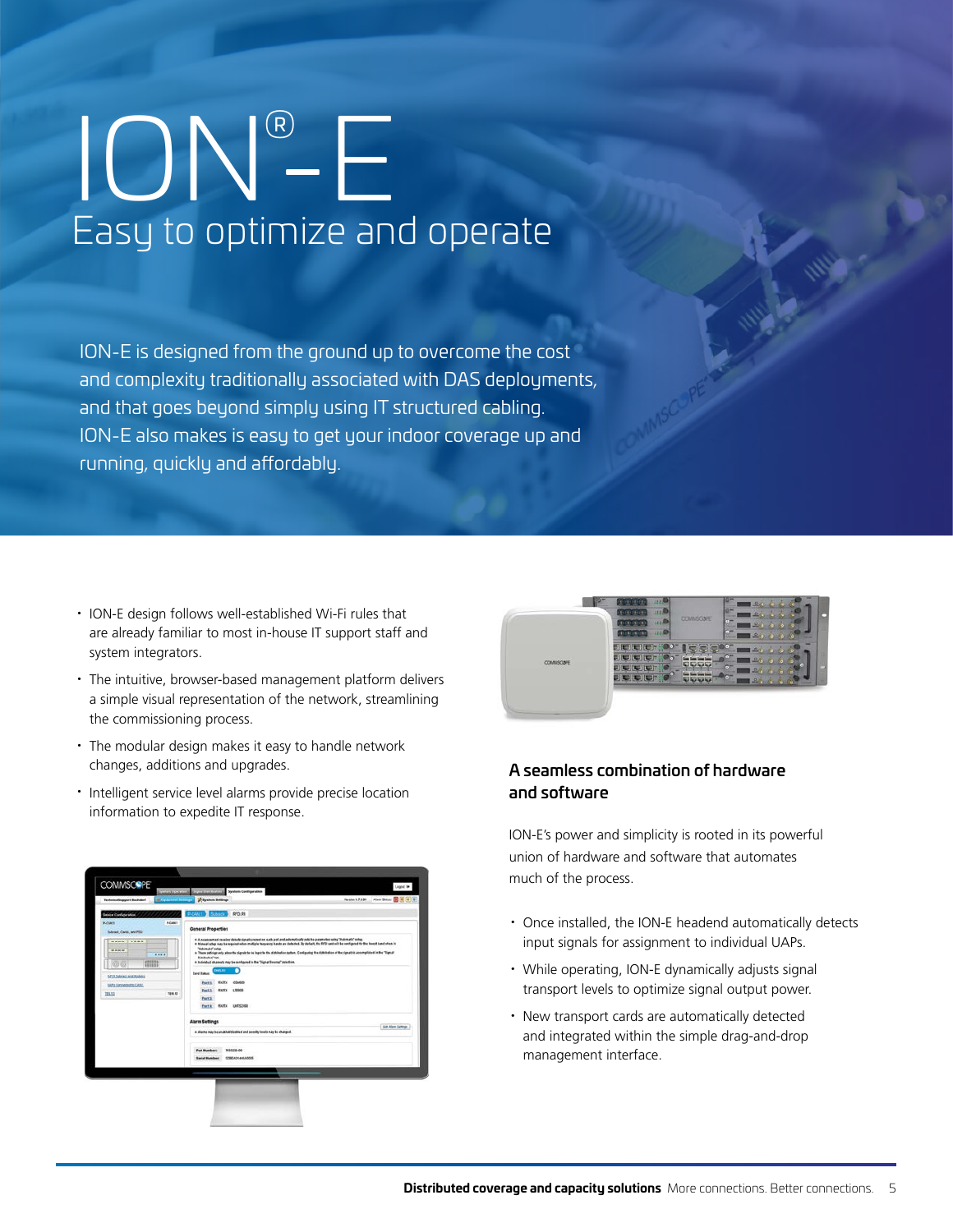# Simpler, faster, more flexible ION® -E

ION-E is a game-changer because it removes so much of the complexity and cost from implementing a world-class in-building wireless solution. ION-E delivers better value:

### Installation

- · Standard installation materials utilizing Cat6A and singlemode or multimode fiber, and field-replaceable SFP (small form-factor pluggable) connectors
- · No need for expensive, hard-to-install coaxial RF cable
- · Fast, expert installation using CommScope's extensive network of certified PartnerPRO® Network partners.

### **Flexibility**

- · Frequency and technology independence supporting 380-2700 MHz, including public safety bands, all in one system
- · Software-defined remote sectorization control
- · Automated hardware detection and optimization
- · Dynamic transport scales to meet changing demand in different locations



### Key features

- · Mobile Country Code (MCC), Mobile Network Code (MNC) and cell ID detection for ease of signal distribution
- · Gigabit ethernet fronthaul over common infrastructure
- · Power over category cable to UAPs and connected ethernet devices
- · Compact head-end equipment conserves rack space



### Central area node (CAN):

This unit offers server-level control and primary signal distribution.

### Transport expansion node (TEN):

The secondary distribution point connected to a CAN.

### Universal access point (UAP):

Sleek and unobtrusive, the UAP blends into office, retail and hospitality environments. Interfaces allow sharing of infrastructure with Wi-Fi, IP cameras or other devices.

### ION-E also features a reduced SKU count that simplifies provisioning and inventory. The key elements are: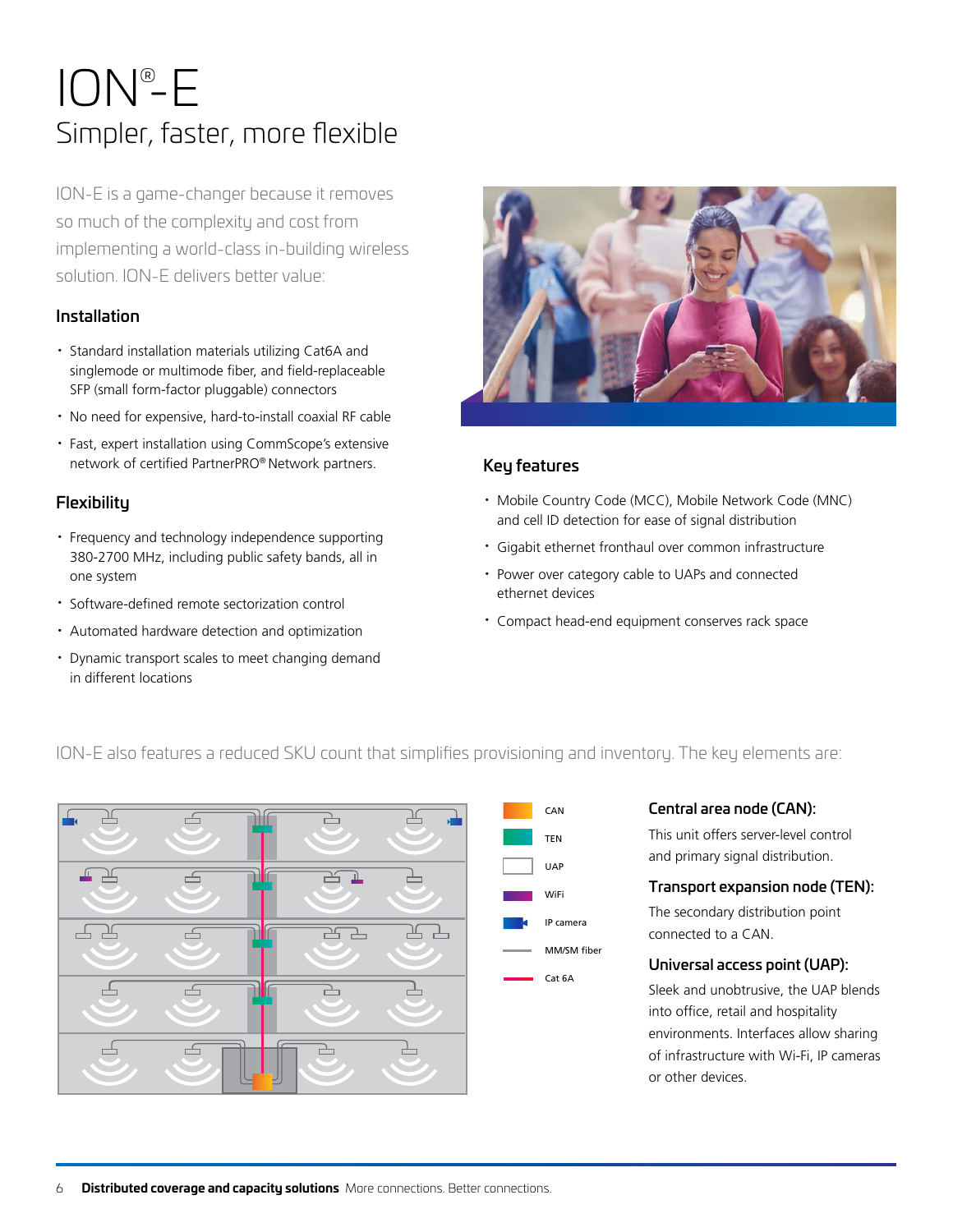# Indoor coverage has never been easier

Simply put, ION®-E represents an in-building wireless revolution. Delivering power, flexibility and easy installation, it overcomes many of the cost barriers that have traditionally prevented enterprises, mobile operators and system integrators from bringing robust wireless coverage indoors, where it's needed most.

ION-E is coverage, simplified. In your fastevolving network environment, it only makes sense to get ahead of the challenge with an in-building wireless solution that deploys quickly and affordably.